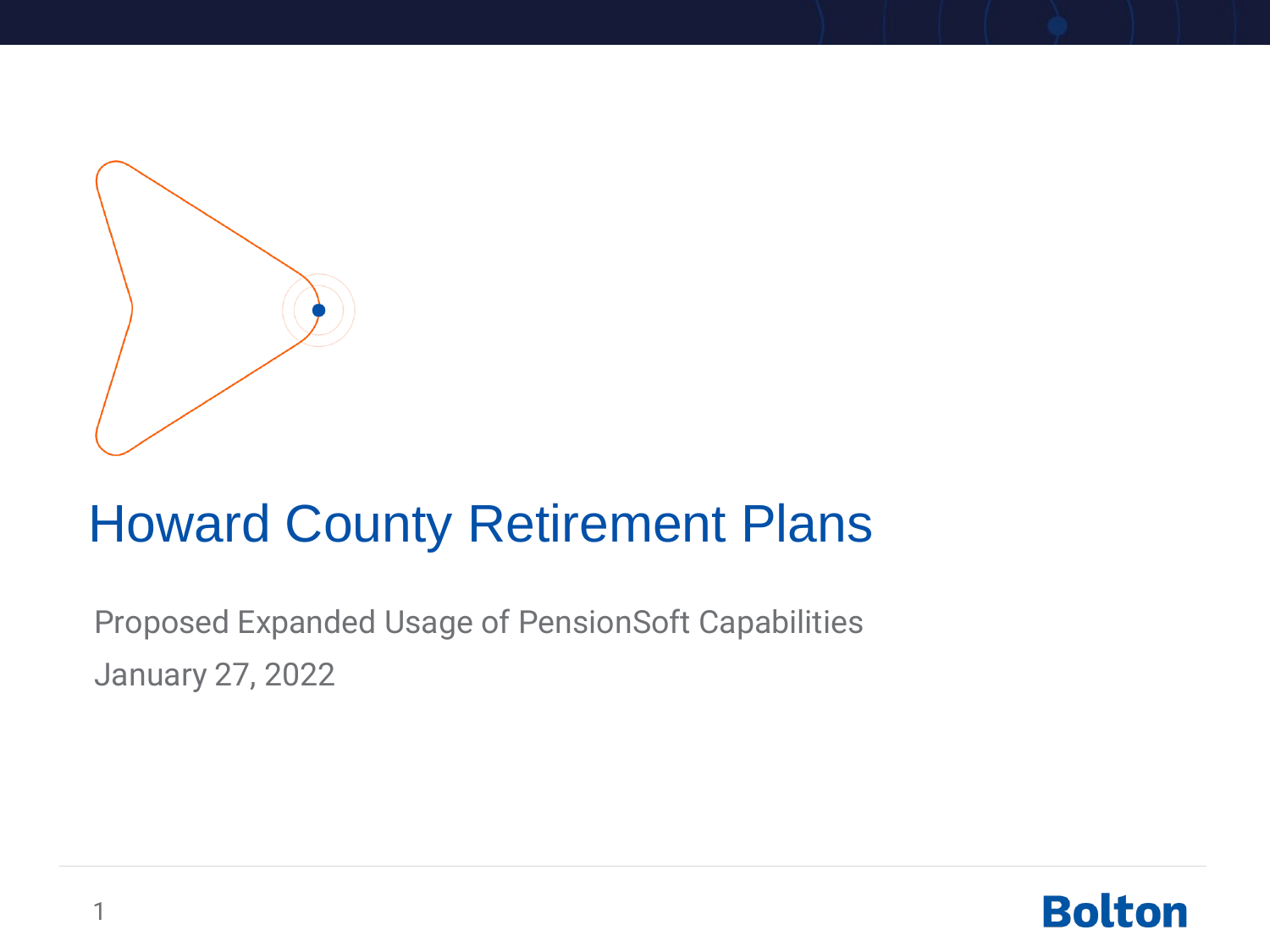# Agenda

- **EXECUTE: Current PensionSoft capabilities used by Howard County**
- **Example 2 Fig. 2 Fig. 2 Fig. 2 Fig. 2 Fig. 2 Fig. 2 Fig. 2 Fig. 2 Fig. 2 Fig. 2 Fig. 2 Fig. 2 Fig. 2 Fig. 2 Fig. 2 Fig. 2 Fig. 2 Fig. 2 Fig. 2 Fig. 2 Fig. 2 Fig. 2 Fig. 2 Fig. 2 Fig. 2 Fig. 2 Fig. 2 Fig. 2 Fig. 2 Fig. 2 F**
- **Benefits of utilizing additional capabilities**
- **.** Information security
- **.** Implementation process

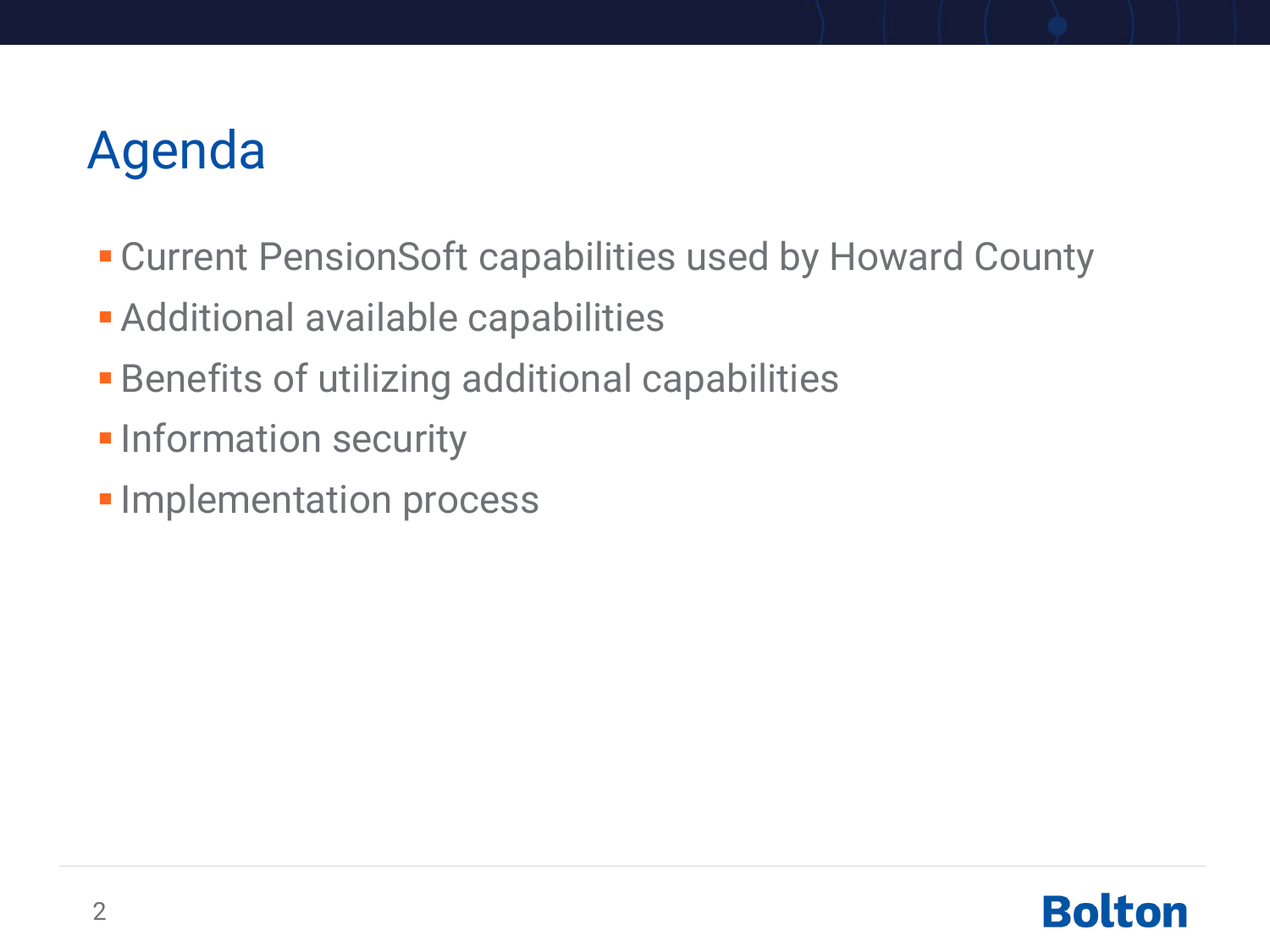#### PensionSoft – Current utilization

- **.** Used by Howard County since 2016
- **E** Fully customizable
- **Programmed and managed by Bolton** 
	- **Software by PensionSoft Corporation**
- Access
	- **Participants can access benefit information**
	- **Retirement staff can access details and see participant activity**
	- **Access via computer, tablet, smartphone, etc.**
- **Example 2 Capabilities currently utilized by Howard County** 
	- **Online access to annual pension statements**
	- **Online/on-demand pension estimates**
	- **Access to general plan information and forms**

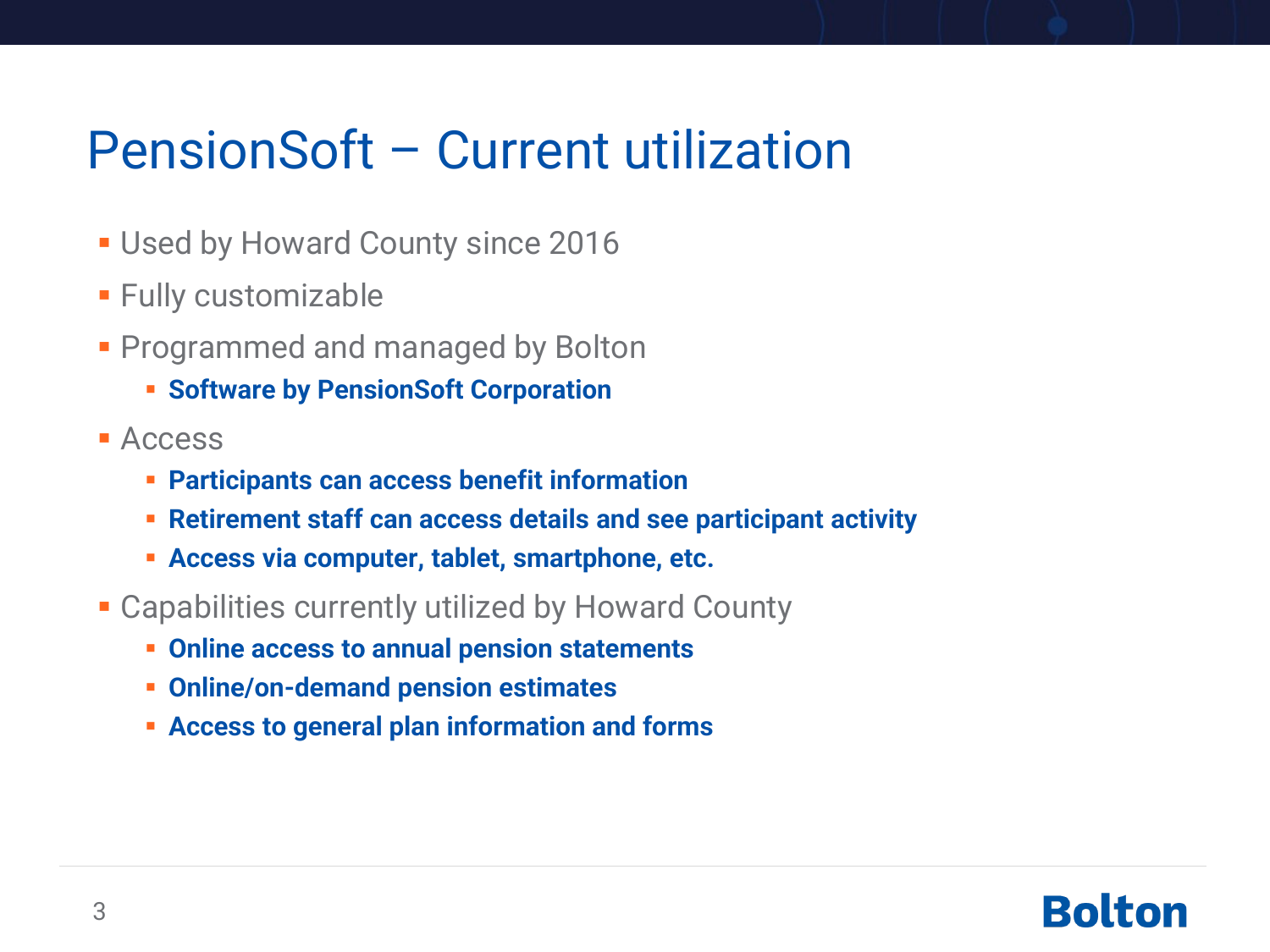### Additional available capabilities

- **Primary Pension Database**
- **E** Sponsor Data Changes
	- **EXECUTE: Allow County Retirement team to change data such as earnings, employment history, military/purchased/transferred service**
- **E** Benefit Calculations
	- **Use for official benefit calculations rather than current estimates**
- Benefit Payment Election Forms
	- **Produced within the portal for individual participants upon retirement**
- **· Person Notes** 
	- **County team can store notes for individual participants**
- Participant Data Changes
	- **Allow participants to change personal data as allowed by plan administrator**
- **Worktrack Integration** 
	- **EXECUTE: Allows for participants and/or County team to initiate retirement directly within the portal and then track process through until retirement**
- **EXECTE: Benefit Illustration/Retirement Planning** 
	- **EXECUTE: Integrate other retirement plan and financial information to calculate targeted income replacement ratios**

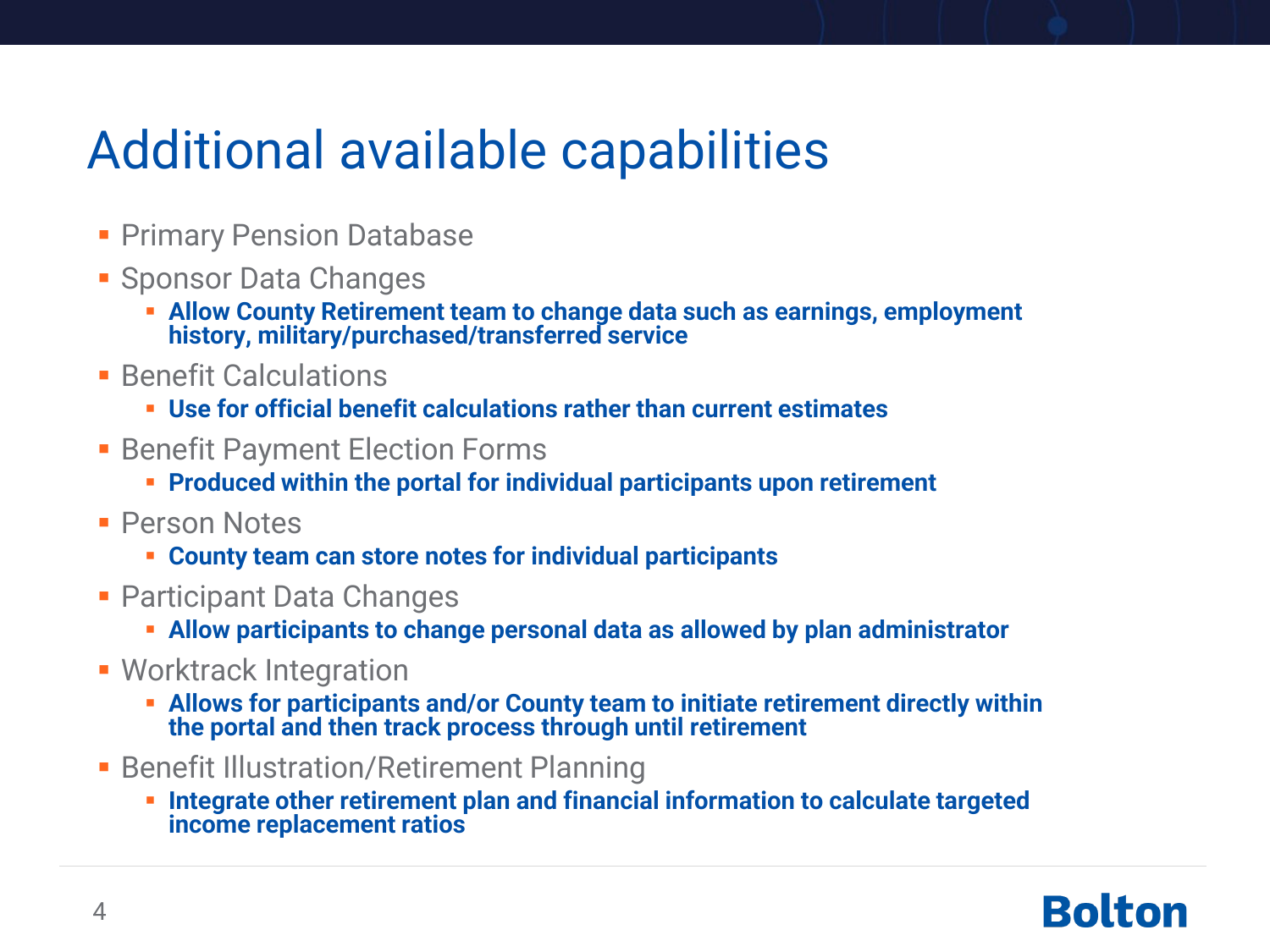### Benefits of utilizing additional capabilities

- **More efficient benefit calculations** 
	- **Payroll data uploaded after each pay period**
	- **EXECT:** Howard County Retirement team can update data whenever necessary
	- **Minimal data entry required to prepare each calculation and participant paperwork**
	- **Howard County Retirement teams' focus moves from preparing calculations to reviewing calculations and meeting with employees**
- **Timely data for benefit statements and actuarial valuations** 
	- **Data for Bolton extracted from PensionSoft after final fiscal year payroll is uploaded, eliminating the need for Howard County to provide full data files**
	- **PensionSoft can house data for terminated vested participants and all retirees/beneficiaries**
	- **E** Bolton's data review process can begin sooner resulting in more timely benefit **statements and actuarial contribution calculations**

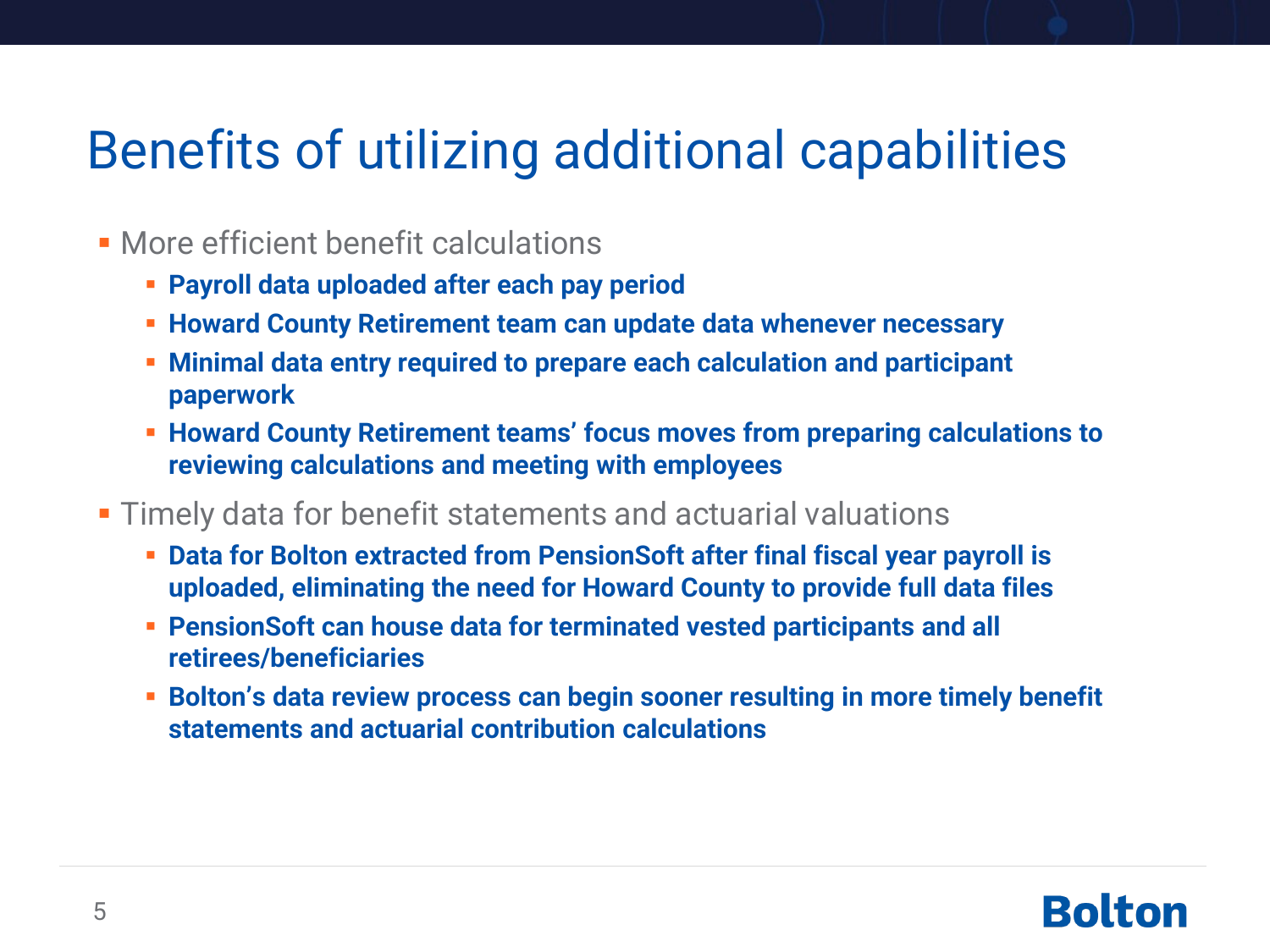# Information security

- **Personal data maintained on Bolton servers hosted on** Microsoft Azure
- **No data permanently resides outside of Bolton's network on** Microsoft Azure
- **User credentials validated prior to retrieving data**
- **All user data encrypted prior to transmission**
- **E** Servers updated at least weekly for security patches